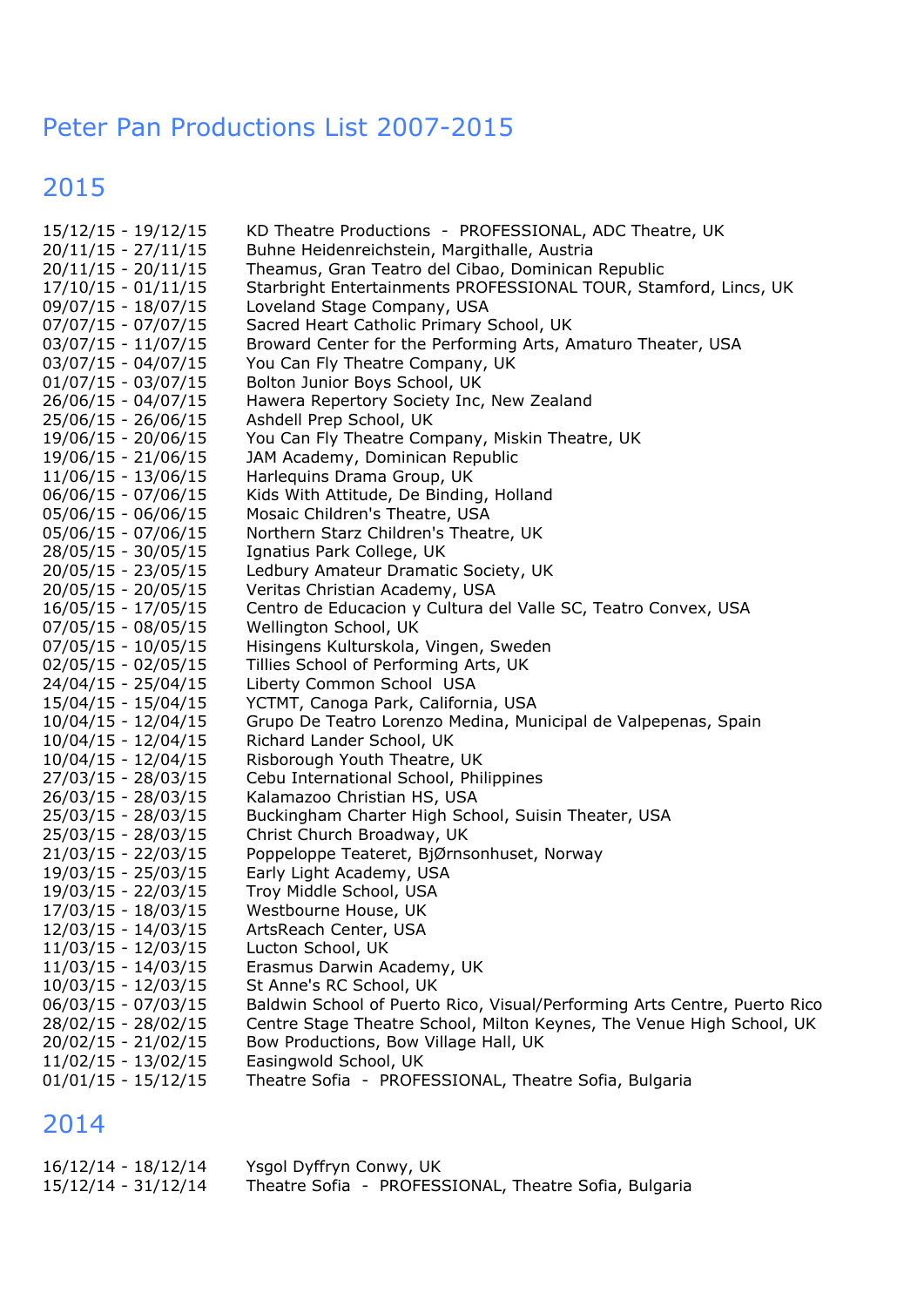12/12/14 - 14/12/14 West End Players, Windsor Center, USA 12/12/14 - 13/12/14 Edison School, Canada 10/12/14 - 13/12/14 Tayport Amateur Dramatic & Musical Soc, Blyth Hall, UK 10/12/14 - 11/12/14 Fittleworth CE Village School, Fittleworth Village Hall, UK 06/12/14 - 06/12/14 Basingstoke Stage School, UK 03/12/14 - 06/12/14 Union Theatre, Christ Church United Reformed Church, UK 02/12/14 - 04/12/14 Cwmtawe Community School, UK 28/11/14 - 28/11/14 New Youth Theatre, Lincoln, The Drill Hall, UK 18/11/14 - 18/11/14 New Youth Theatre Lincoln, Palace Theatre, Lincoln, UK 18/11/14 - 18/11/14 Weyburn Comprehensive School, UK 18/11/14 - 18/11/14 New Youth Theatre, Lincoln Drill Hall, UK 16/11/14 - 23/11/14 Jugendkantorei Schlägl, Vereinshaus Aigen, Austria 14/11/14 - 16/11/14 Yuma Drama Club, Yuma Theater, USA 14/11/14 - 15/11/14 Powerplay Musical Theatre Company, Pavilion Theatre, Rhyl, UK 14/11/14 - 16/11/14 Innovation Academy, USA 13/11/14 - 15/11/14 YANTS, North Tawton Town Hall, UK 08/11/14 - 10/11/14 Rainbow Youth Theatre, Harraton Community Theatre, UK 08/11/14 - 09/11/14 Rackheath Players, Rackheath Village Hall, UK 07/11/14 - 08/11/14 Youth Stuff, Burgh Hall, UK 06/11/14 - 08/11/14 Lees Street CC Amds, Lees Street Church Hall, UK 17/10/14 - 19/10/14 ABDABS Youth & Community Theatre, The Shed, UK 02/10/14 - 05/10/14 Centre Stage (Taupo) Inc, New Zealand 12/09/14 - 12/09/14 Rouse Hill Public School, Australia 11/09/14 - 13/09/14 Sunbury Downs College, Australia 10/09/14 - 14/09/14 Second Stage Studio, UK 14/08/14 - 14/08/14 Stagecoach Thanet, UK 14/08/14 - 15/08/14 Blundells Preparatory School, UK 14/08/14 - 17/08/14 Woodford House School, Hawke's Bay Opera House, UK 07/08/14 - 09/08/14 Wallingford Community Theatre, Sheehan High Sch, UK 25/07/14 - 26/07/14 City Varieties Youth Theatre, City Varieties Music Hall, UK 25/07/14 - 27/07/14 Harborfest Children's Musical, Harborfest Children's Park, UK 23/07/14 - 26/07/14 West Chicago Park District, West Chicago Park District Community Theatre, USA 18/07/14 - 20/07/14 Horfield CEVC Primary School, School Hall Horfield Primary School, UK 18/07/14 - 27/07/14 Williamsburg Players Inc, James - York Playhouse, USA 14/07/14 - 15/07/14 Ashford Oaks Primary School, UK 14/07/14 - 15/07/14 New Youth Theatre Grantham, Guildhall Arts Centre, UK 12/07/14 - 12/07/14 St Andrews with Castlegate URC Junior Church, Church Hall, Nottingham, UK 09/07/14 - 11/07/14 Plastersine Productions, Hope Theatre, UK 03/07/14 - 04/07/14 Silverhill School, Silverhill School Hall, UK 02/07/14 - 03/07/14 Blundell's Preparatory School, Ondaatje Hall, UK 30/06/14 - 30/06/14 Helmholtz Gymnasium, UK 27/06/14 - 28/06/14 Cawston Amateur Theatrical Society, UK 26/06/14 - 28/06/14 Chepstow Musical Theatre, Drill Hall, UK 26/06/14 - 28/06/14 The King's High School for Girls, The Bridge House Theatre, UK 25/06/14 - 27/06/14 Mylnhurst Catholic Prep School, UK 22/06/14 - 22/06/14 Southport Performing Arts Conservatory, Northeastern University Auditorium, UK 22/06/14 - 24/06/14 Central Wisconsin Children's Theatre, University Wisconsin, USA 20/06/14 - 21/06/14 20 Double Act Youth, March Town Hall, UK 20/06/14 - 28/06/14 Hawera Repertory Soc Inc, New Zealand 19/06/14 - 19/06/14 The Lady Eleanor Holles School, UK 17/06/14 - 18/06/14 Manchester Grammar School, The School Theatre, UK 17/06/14 - 18/06/14 Victoria Shanghai Academy, Hong Kong 29/05/14 - 30/05/14 Marion Catholic College NSW, Joondalup, Australia 23/05/14 - 25/05/14 Lørenskog Musikalteater, Lørenskog Hus, Norway 22/05/14 - 27/05/14 Camden's Promise, UK 21/05/14 - 24/05/14 Lake Joondalup, Joondalup, Australia 16/05/14 - 18/05/14 Taipei American School, Guy Lott Auditorium, Taiwan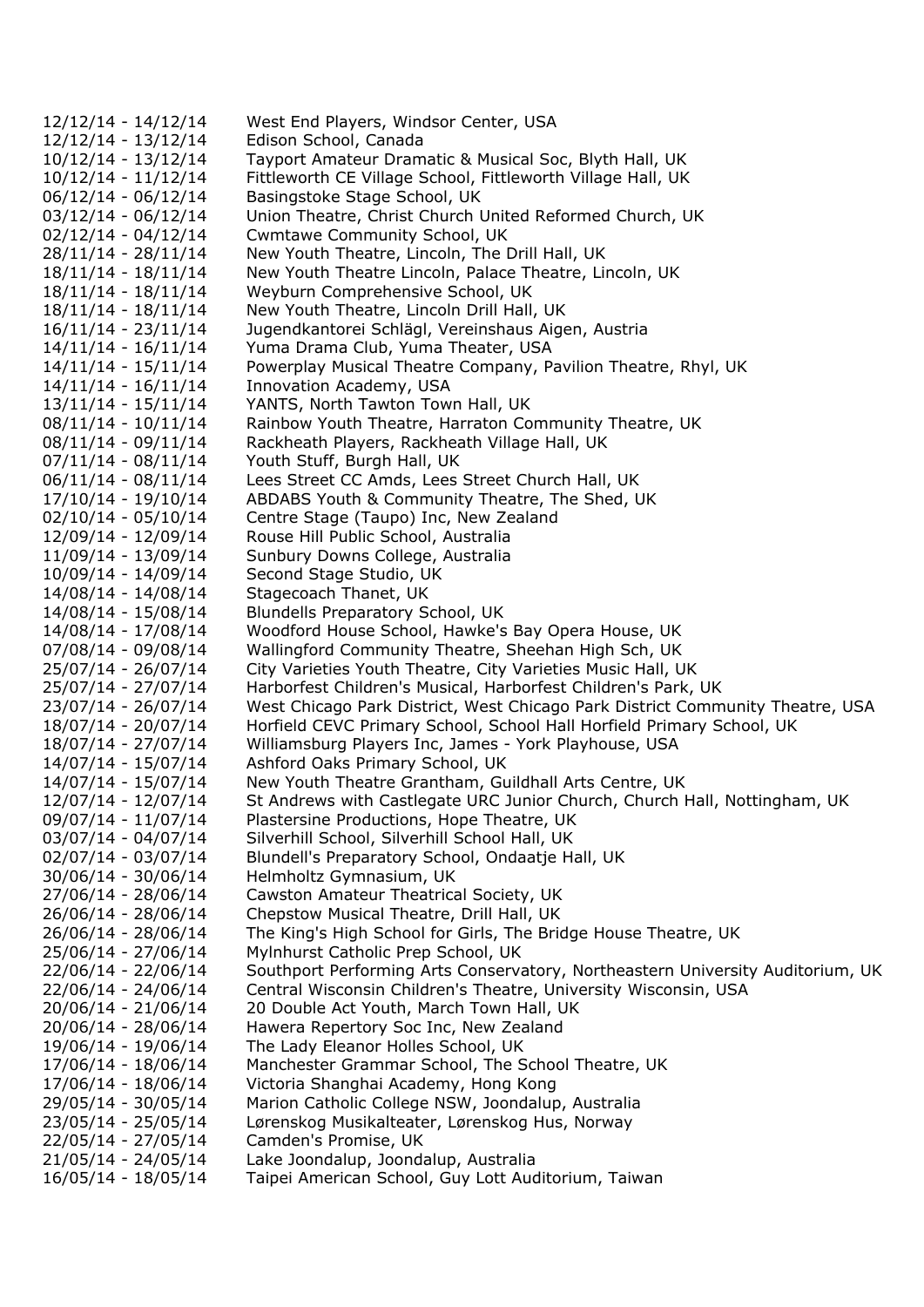| 15/05/14 - 17/05/14   | St John's Episcopal School, Clements Hall, USA                        |
|-----------------------|-----------------------------------------------------------------------|
| 08/05/14 - 10/05/14   | ENAACT Family Academy, Tree of Life Church, USA                       |
| 08/05/14 - 08/05/14   | Texas A&M Education Study Abroad, Dante Alighieri Scuola Media, Italy |
| 07/05/14 - 08/05/14   | Bønes skole Flerbrukshall, Norway                                     |
| 07/05/14 - 07/05/14   | Städisches Gymnasium Ahlen, Germany                                   |
| 25/04/14 - 26/04/14   | Butterfield - Odin Public School, USA                                 |
| 24/04/14 - 26/04/14   | Conway High School, James H Clark Auditorioum, USA                    |
| 15/04/14 - 20/04/14   | Starbright Entertainments, Lincs Tour, UK                             |
| $05/04/14 - 06/04/14$ | Musicalvereniging Con Brio, Theater de Bussel, Holland                |
| $04/04/14 - 06/04/14$ | Lexington Youth Theatre, Edward C Smith Civic Center, USA             |
| $03/04/14 - 04/04/14$ | Strathearn Prep School, Stranmillis University College, UK            |
| $03/04/14 - 04/04/14$ | North Grenville District High School, Canada                          |
| $02/04/14 - 02/04/14$ | 12th Hull Girls' Brigade, Trinity Methodist Church, UK                |
| 28/03/14 - 29/03/14   | Briarwood Academy, USA                                                |
| 27/03/14 - 29/03/14   | Lime Walk Players, Methodist Church Hall, UK                          |
| 27/03/14 - 28/03/14   | Andrews High School, Andrews High School, USA                         |
| 21/03/14 - 22/03/14   | Orange County Dept of Education, Pacific Coast High School, USA       |
| 21/03/14 - 22/03/14   | Thousand Islands School, USA                                          |
| 06/03/14 - 09/03/14   | St Mary's Academy, The HS Forum, USA                                  |
| 06/03/14 - 08/03/14   | Cowley College, Robert Brown Theater, USA                             |
| 28/02/14 - 01/03/14   | Leap School of Performing Arts, Norden Farm Centre for the Arts, UK   |
| 26/02/14 - 27/02/14   | Milton Road Primary School, UK                                        |
| 20/02/14 - 22/02/14   | Starcross Youth Theatre, Pool Hayes Arts & Community School, UK       |
| 20/02/14 - 21/02/14   | Upper Canada College Prep School, Weston Hall, UK                     |
| 20/02/14 - 23/02/14   | Franke Center for the Arts, USA                                       |
| 12/02/14 - 14/02/14   | Sackville School, UK                                                  |
| 12/02/14 - 13/02/14   | St Martin de Porres School, Festival Hall, Canada                     |
| $07/02/14 - 07/02/14$ | Montessori de Terra Linda, Showcase Theater, USA                      |
| $01/02/14 - 09/02/14$ | Stiftisches Humanistisches Gymnasium Monchengladbach, Germany         |
| $31/01/14 - 02/02/14$ | St Michael's School, USA                                              |
| 23/01/14 - 09/02/14   | Kodal Amator Teater, Vonheim, Norway                                  |
| 17/01/14 - 19/01/14   | Cavod Community Theatre, Living Waters Theater, USA                   |
| 15/01/14 - 18/01/14   | St Augustine's Repertory Society, UK                                  |
| $10/01/14 - 11/01/14$ | Streamwood Park District, Harper College, USA                         |

| 19/12/13 - 21/12/13<br>$18/12/13 - 19/12/13$<br>$14/12/13 - 31/12/13$<br>$10/12/13 - 13/12/13$ | Little Sparrows, The Athenaeum Centre, UK<br>Brighton Hill Community School, UK<br>Barn Theatre Club, UK<br>Nailsea School, UK |
|------------------------------------------------------------------------------------------------|--------------------------------------------------------------------------------------------------------------------------------|
| $06/12/13 - 08/12/13$                                                                          | Aurora High School, Aurora High School Black Box Theatre, USA                                                                  |
| $05/12/13 - 06/12/13$                                                                          | Farnham Heath End School, UK                                                                                                   |
| $30/11/13 - 30/11/13$                                                                          | Stagecoach Thanet, St Lawrence College, UK                                                                                     |
| $28/11/13 - 29/11/13$                                                                          | Kalamunda Senior High, Australia                                                                                               |
| $23/11/13 - 24/11/13$                                                                          | The Theatre Factory, Bowen Hills, Australia                                                                                    |
| $22/11/13 - 24/11/13$                                                                          | Music Theatre for Young People, Century II, USA                                                                                |
| $20/11/13 - 23/11/13$                                                                          | Potteries Theatre Company, Stoke Rep Theatre, UK                                                                               |
| $15/11/13 - 24/11/13$                                                                          | Nashville Community High School, USA                                                                                           |
| $08/11/13 - 09/11/13$                                                                          | Trinity Lutheran School, USA                                                                                                   |
| $08/11/13 - 17/11/13$                                                                          | The Village Players of Coldwater, Coldwater & District Community Centre, USA                                                   |
| $24/10/13 - 24/10/13$                                                                          | Boneo Primary School, Rosebud, Australia                                                                                       |
| $20/10/13 - 20/10/13$                                                                          | 4 Seasons Theatre Group, New Apex Theatre, UK                                                                                  |
| 28/09/13 - 06/10/13                                                                            | The Montgomery County Council, Roosevelt Auditorium, USA                                                                       |
| 28/09/13 - 29/09/13                                                                            | Stagestars Performance School, Whitehaven Civic Hall, UK                                                                       |
| 27/09/13 - 29/09/13                                                                            | Colquitt County Arts Youth Centre, USA                                                                                         |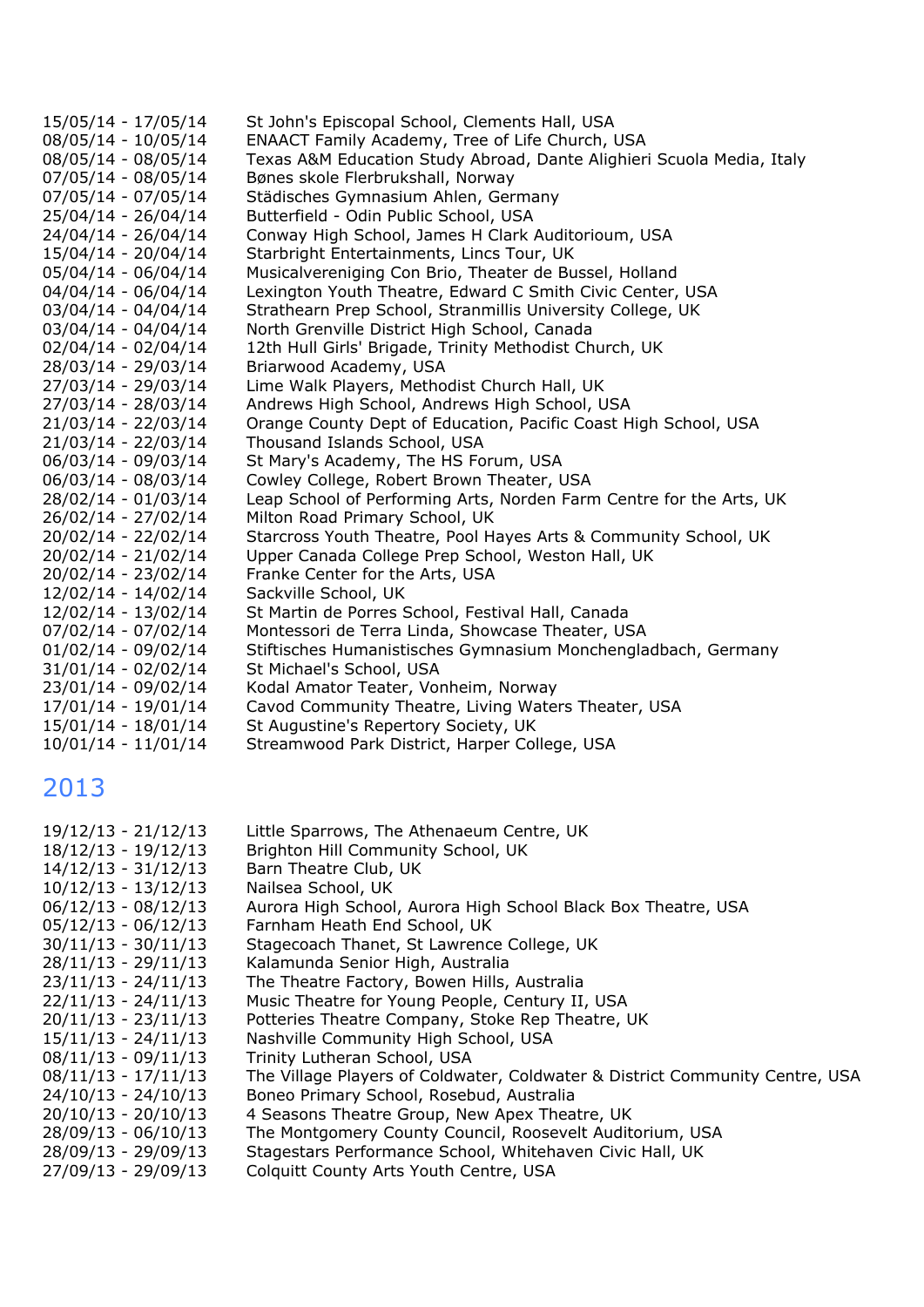24/09/13 - 27/09/13 GYWO, UK 06/09/13 - 15/09/13 Cultural Park Theatre Company, USA 05/09/13 - 07/09/13 St Mary's College, Parkville, University of Melbourne, Australia 01/09/13 - 02/09/13 Canisiusschule Ahaus, Germany 28/08/13 - 29/08/13 Plenty Valley Christian College, Morang, Australia 09/08/13 - 09/08/13 Thame Youth Theatre, Phoenix Performing Arts Studio, UK 27/07/13 - 27/07/13 Upstage Theatre, Harrogate Theatre, UK 25/07/13 - 28/07/13 Delta Center Stage, E E Bass Cultural Arts Center, USA 24/07/13 - 27/07/13 CD Kids, Avalon Theatre, Cornwall College, UK 19/07/13 - 28/07/13 Nelson Amateur Operatic Society, Nelson, New Zealand 19/07/13 - 28/07/13 Generations Theatre Company, New Prague High School, USA 17/07/13 - 18/07/13 Brookland Junior School, UK 17/07/13 - 18/07/13 Cecil Growing Infant School, UK 17/07/13 - 18/07/13 John Ball Primary School, UK 16/07/13 - 17/07/13 Abbeymead Primary School, UK 16/07/13 - 17/07/13 Whitgreave Primary School, UK 15/07/13 - 18/07/13 Reigate Priory School, UK 12/07/13 - 13/07/13 Stagecoach Sch Hastings / Folkestone, William Parker School, UK 11/07/13 - 12/07/13 St John's Primary School, UK 05/07/13 - 06/07/13 Sawston Youth Drama, The Marven Centre, UK 03/07/13 - 06/07/13 Highbury Theatre Centre, UK 02/07/13 - 03/07/13 Smallwood Manor Preparatory School, UK 27/06/13 - 28/06/13 Herons Moor Academy, UK 27/06/13 - 29/07/13 Holy Cross College, Ellenbrook, Australia 25/06/13 - 27/06/13 St. Hilda's School, Whitby Hall, UK 21/06/13 - 21/06/13 Woldingham School, Woldingham School Hall, UK 21/06/13 - 23/06/13 Wellington Community Theater, New Zealand 20/06/13 - 21/06/13 Dragon School, Lynam Hall, UK 20/06/13 - 30/06/13 Ozark Actors Theatre, Cedar Street Playhouse, USA 19/06/13 - 20/06/13 Lady Eleanor Holles School, UK 14/06/13 - 15/06/13 Bedazzle Youth Theatre, Rhodes Theatre, UK 14/06/13 - 15/06/13 Northwest Washington Theatre Group, Mount Baker Theatre, USA 12/06/13 - 13/06/13 Hartwell Primary School, Ringwood, Victoria, Australia 05/06/13 - 05/06/13 North Star Community Services, Gallagher Bluehorn Performing Arts Center, USA 01/06/13 - 30/07/13 Holy Cross College, Australia 01/06/13 - 01/06/13 CREA, Centrum voor kunsteducatie, Holland 26/05/13 - 13/06/13 Bergen Musikkteater, Kulturhuset Sentrum IS, Norway 23/05/13 - 25/05/13 Goulburn Valley Grammar School, Shepparton, Australia 18/05/13 - 19/05/13 Young Arts of Leesville LLC, Wooten Theater, USA 16/05/13 - 18/05/13 Starset Theatre, The Assembly Rooms, UK 14/05/13 - 16/05/13 Chestermere Lake Middle School, USA 10/05/13 - 11/05/13 Centre for the Arts of Bonita Springs, USA 10/05/13 - 24/05/13 Whakatane Musical Theatre, New Zealand 08/05/13 - 08/05/13 Teesside University, UK 03/05/13 - 05/05/13 Southern Colorado Repertory Theatre, USA 25/04/13 - 26/04/13 Samuel S Yellin School, UK 19/04/13 - 21/04/13 Merritt Island High School, USA 19/04/13 - 12/05/13 Woodland Opera House, USA 11/04/13 - 11/04/13 PS 234, USA 10/04/13 - 14/04/13 Gordon Craig Theatre, UK 10/04/13 - 13/04/13 Rock Springs High School, USA 10/04/13 - 12/04/13 Charlton Christian College, Australia 05/04/13 - 14/04/13 KWP Productions, The Borland Theatre, USA 05/04/13 - 14/04/13 Bemidji Community Theater, us 27/03/13 - 06/04/13 The B&B Theatre Company, The Seagull Theatre, UK 26/03/13 - 27/03/13 Boldon School, UK 23/03/13 - 23/03/13 Rising Aspirations Academy, Wyvern Theatre, UK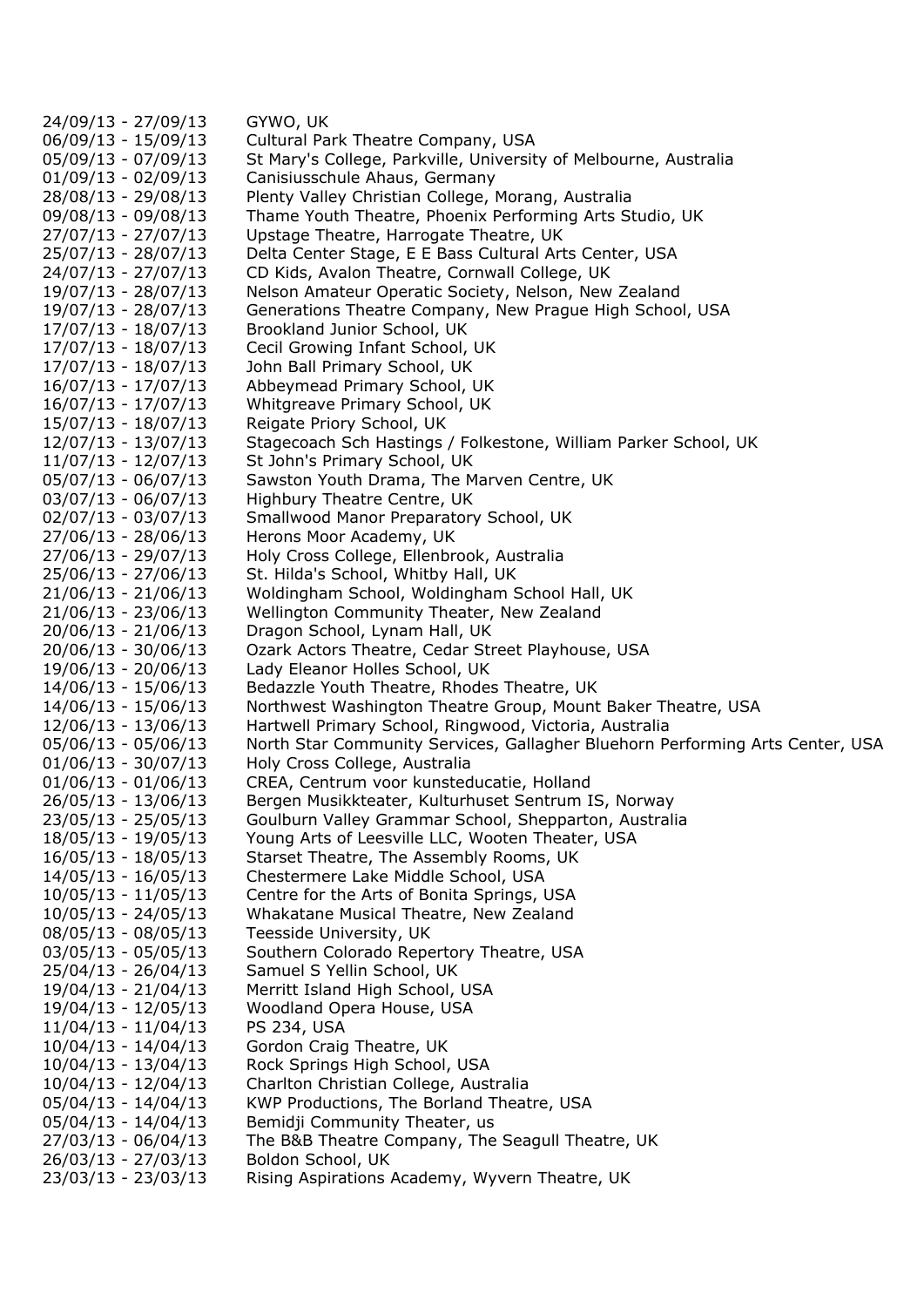| 23/03/13 - 24/03/13   | Salem Lutheran School, USA                                            |
|-----------------------|-----------------------------------------------------------------------|
| 22/03/13 - 23/03/13   | The Elizabethans Children's A O S, Ossett Town Hall, UK               |
| $21/03/13 - 23/03/13$ | Saint Ignatius Loyola School, USA                                     |
| $21/03/13 - 24/03/13$ | Villa Walsh Academy, USA                                              |
| 21/03/13 - 22/03/13   | St Margaret Mary, USA                                                 |
| $21/03/13 - 23/03/13$ | Workington AOS, Carnegie Theatre, UK                                  |
| 14/03/13 - 16/03/13   | St Paul Lutheran, USA                                                 |
| 14/03/13 - 15/03/13   | Witham Hall School, UK                                                |
| $11/03/13 - 14/03/13$ | Shottermill Junior School, UK                                         |
| $08/03/13 - 09/03/13$ | Shirley Heim Middle, USA                                              |
| $08/03/13 - 17/03/13$ | West Virginia Theater East, Landes Arts Center, USA                   |
| $08/03/13 - 10/03/13$ | St Mary's Springs Academy High School, USA                            |
| $08/03/13 - 10/03/13$ | East Pennsboro High School, USA                                       |
| $05/03/13 - 06/03/13$ | Northcote Lodge, UK                                                   |
| $01/03/13 - 02/03/13$ | Perkiomen Valley Middle School East, USA                              |
| $01/03/13 - 02/03/13$ | Emmanuel Christian School, UK                                         |
| 14/02/13 - 24/02/13   | Christian Youth Theater, Chicago Inc, USA                             |
| $01/02/13 - 01/02/13$ | St Cecelia School, USA                                                |
| $19/01/13 - 20/01/13$ | Starset Theatre, The Customs House, UK                                |
| $11/01/13 - 12/01/13$ | Ringstone Players, Edenham Village Hall, UK                           |
| $11/01/13 - 13/01/13$ | PSB Productions Inc, Luis A Ferre Performing Arts Center, Puerto Rico |

| 14/12/12 - 16/12/12   | Austin Children's Theater, USA                                                 |
|-----------------------|--------------------------------------------------------------------------------|
| 14/12/12 - 14/12/12   | Charlottesville Day School, The Jefferson Theater, USA                         |
| $13/12/12 - 01/01/13$ | Trinity Theatre, Trinity Theatre, UK                                           |
| $11/12/12 - 13/12/12$ | Garden International School, Malaysia                                          |
| $10/12/12 - 10/12/12$ | Westover Green School, School Hall, Westover Green School, UK                  |
| $07/12/12 - 09/12/12$ | Central KY Community Theatre, USA                                              |
| $02/12/12 - 02/12/12$ | New Youth Theatre Leicester, Countesthorpe Community College, UK               |
| $30/11/12 - 01/12/12$ | Plymkids, Devonport Playhouse, UK                                              |
| 29/11/12 - 01/12/12   | Whatif Production Group, St Anne's Church Hall Bristol, UK                     |
| $28/11/12 - 29/11/12$ | Calvary Christian College, Australia                                           |
| $27/11/12 - 01/12/12$ | Ponteland Repertory Company, Ponteland Memorial Hall, UK                       |
| $25/11/12 - 25/11/12$ | Seri Mulia Sarjana School, Jerudong Park Amphitheatre, Brunei                  |
| 24/11/12 - 02/12/12   | Dreams in Motion Performing Arts, UK                                           |
| $16/11/12 - 17/11/12$ | Renaissance High School for the Arts, Long Beach Performing Arts Center, USA   |
| $15/11/12 - 18/11/12$ | Sky's The Limit Productions, Costick Center, USA                               |
| 14/11/12 - 17/11/12   | Farmington City, USA                                                           |
| $09/11/12 - 10/11/12$ | Stockbridge Valley Central School, Charles E Stratton Memorial Auditorium, USA |
| $08/11/12 - 09/11/12$ | Mercer County High School, USA                                                 |
| $08/11/12 - 11/11/12$ | Allegan High School, USA                                                       |
| $03/11/12 - 10/11/12$ | Echuca Musical Theatre Company, USA                                            |
| $02/11/12 - 04/11/12$ | Theatre with a Twist Inc, Littleton High School, USA                           |
| 19/10/12 - 27/10/12   | The Music Theatre of Idaho, USA                                                |
| $12/10/12 - 13/10/12$ | Premier Arts, USA                                                              |
| $07/10/12 - 14/10/12$ | Jasper High School Choir, Jasper High School, USA                              |
| $21/09/12 - 14/10/12$ | The Growing Stage, The Children's Theatre of NJ, USA                           |
| 16/08/12 - 20/08/12   | DJ Productions, USA                                                            |
| 10/08/12 - 19/08/12   | Orange County Childrens Theater, Huntingdon Beach High School Theater, UK      |
| $02/08/12 - 02/08/12$ | Hawthorne School Of Dance, Fair Lawn Community Center, USA                     |
| $02/08/12 - 15/08/12$ | Broward Center for Performing Arts, USA                                        |
| $02/08/12 - 04/08/12$ | Lumen Christi College, Australia                                               |
| $02/08/12 - 04/08/12$ | East Surrey Operatic Society, Harlequin Theatre, UK                            |
| 28/07/12 - 01/08/12   | JCC - Theater at the J, USA                                                    |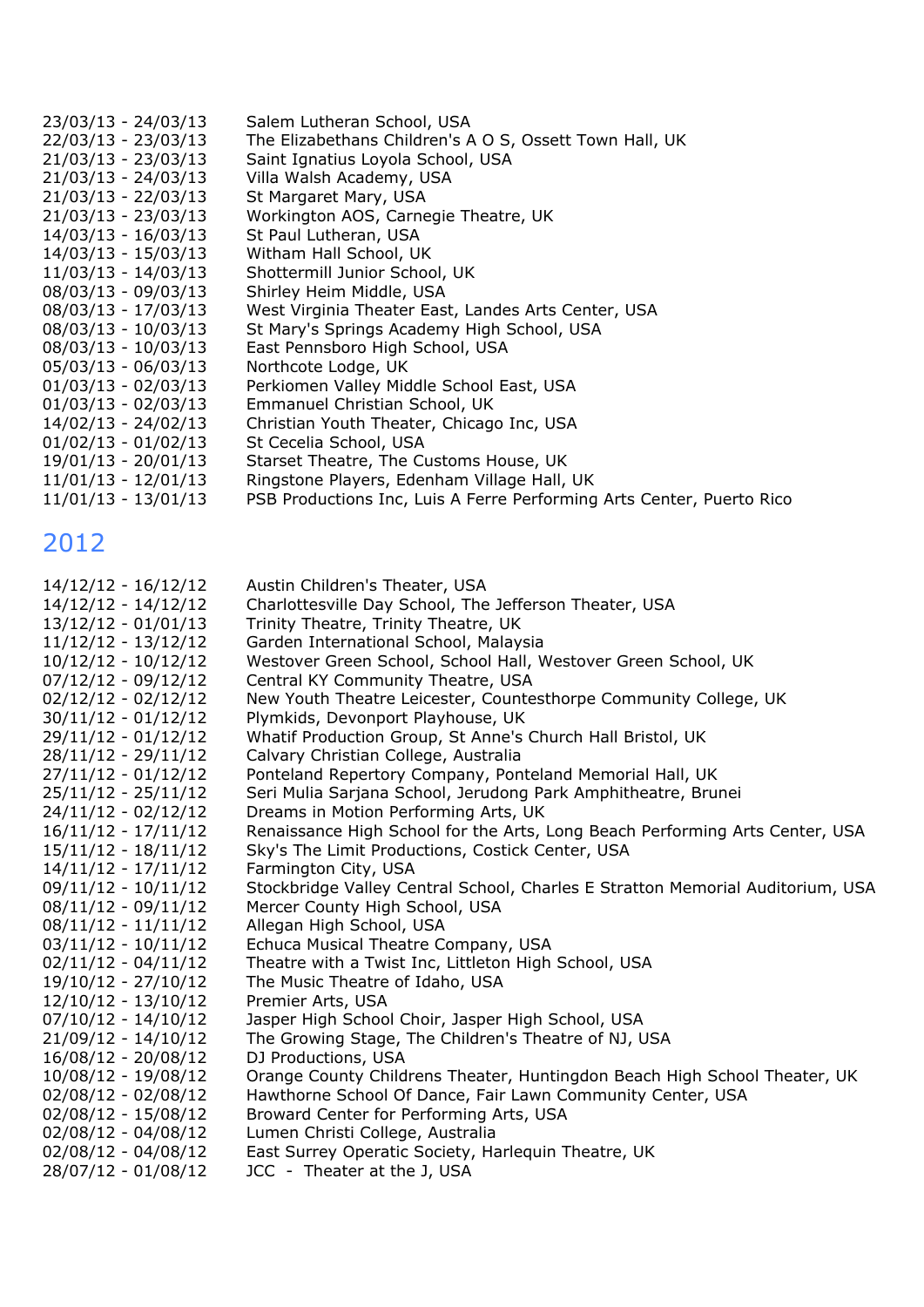24/07/12 - 28/07/12 Parklands College, South Africa 19/07/12 - 19/07/12 Wimbledon Park Primary School, UK 17/07/12 - 17/07/12 Victoria Junior School, Paul Robeson Theatre, UK 15/07/12 - 17/07/12 Saskatchewan Express, Saskatoon Studio, Refinery Arts Centre, Canada 15/07/12 - 15/07/12 Stagecatz Musical Theatre School, Astor Community Theatre, UK 13/07/12 - 15/07/12 Mill Race Players, Columbus North High School, USA 12/07/12 - 14/07/12 Lone Star College - Montgomery, Performing Arts Center, UK 11/07/12 - 14/07/12 BA Concorde Players, BA Concorde Club, UK 09/07/12 - 10/07/12 Robert Drake Primary School, Robert Drake Primary School, UK 06/07/12 - 07/07/12 Kyds Youth Drama Society, Thurstable School, UK 04/07/12 - 06/07/12 West End Middle School, UK 01/07/12 - 01/07/12 Dramawise, Whittlesford Village Hall, UK 29/06/12 - 29/06/12 Midgley School, UK 29/06/12 - 01/07/12 King Edwards School, UK 27/06/12 - 30/06/12 Sands Theatre Arts School, Wheatley Primary School, UK 26/06/12 - 28/06/12 Middleton Community Primary School, Middleton Village Hall, UK 23/06/12 - 24/06/12 Stagetynemouth, Priory Theatre, UK 22/06/12 - 24/06/12 Balaklava Community Arts Inc, Australia 15/06/12 - 15/06/12 Singapore School Kelapa Gading, Indonesia 10/06/12 - 10/06/12 A Time For Dance, USA 01/06/12 - 02/06/12 Taller de Teatro Instituto Gardner, Mexico 22/05/12 - 26/05/12 Calvin Christian School, USA 19/05/12 - 20/05/12 Peaches School of Dance, USA 17/05/12 - 19/05/12 Xtreme Theatre, USA 15/05/12 - 15/05/12 St Catherine of Siena School, USA 11/05/12 - 13/05/12 Fort Lauderdale Children's Theatre, Dillard Center for The Arts, USA 11/05/12 - 12/05/12 Hartsburg - Emden CUSD 21, USA 10/05/12 - 12/05/12 King's High School, Schirmer Auditorium, King's High School, USA 05/05/12 - 06/05/12 Our Lady of the Lakes School, USA 04/05/12 - 05/05/12 St Andrews School, USA 04/05/12 - 05/05/12 Victoria Buda's Academy Theatrical Arts, Oneida High School, USA 04/05/12 - 05/05/12 L'Essor Secondary School, The Space, Canada 04/05/12 - 20/05/12 Starmites/Gaslight Community Conservatory, USA 28/04/12 - 29/04/12 Acting Naturally, Acting Naturally, USA 27/04/12 - 28/04/12 Early County High School, Early County High School, USA 27/04/12 - 05/05/12 Trojan Players, Wauwatosa West High School, USA 27/04/12 - 29/04/12 Calaveras Children's Repertory Theatre, USA 26/04/12 - 28/04/12 Loveland Classical Schools, USA 26/04/12 - 29/04/12 Chilton Middle School Tiger Theatre, Tiger Theatre, USA 25/04/12 - 27/04/12 First Baptist Academy, USA 22/04/12 - 22/04/12 Bergarako Frontoia, Gipuzkoa, Spain 20/04/12 - 22/04/12 Hemsedal Cultural School, Norway 20/04/12 - 22/04/12 Thurston Drama Club, USA 19/04/12 - 21/04/12 Avery County High School Theatre Arts, UK 19/04/12 - 29/04/12 Northern California Regional Theater, CUSD Center For The Arts, UK 19/04/12 - 22/04/12 Haderslav Forsogsscene, Harmonien, Denmark 15/04/12 - 17/04/12 St Thomas Apostle School, USA 13/04/12 - 14/04/12 Maryville Christian School, USA 06/04/12 - 29/04/12 Friends of the Elgin Opera House, Elgin Opera House, USA 04/04/12 - 06/04/12 Falcon High School, USA 04/04/12 - 22/04/12 Tweed Theatre Company, Australia 01/04/12 - 02/04/12 Mapleview Heights Elementary School, USA 30/03/12 - 31/03/12 Forreston High School, USA 27/03/12 - 30/03/12 Ripon Cathedral Choir School, UK 23/03/12 - 31/03/12 River City Theatre Co, Hiram Johnson High School, USA 20/03/12 - 22/03/12 St Teresa's Catholic School, UK 16/03/12 - 17/03/12 Upstart Crow Studios, USA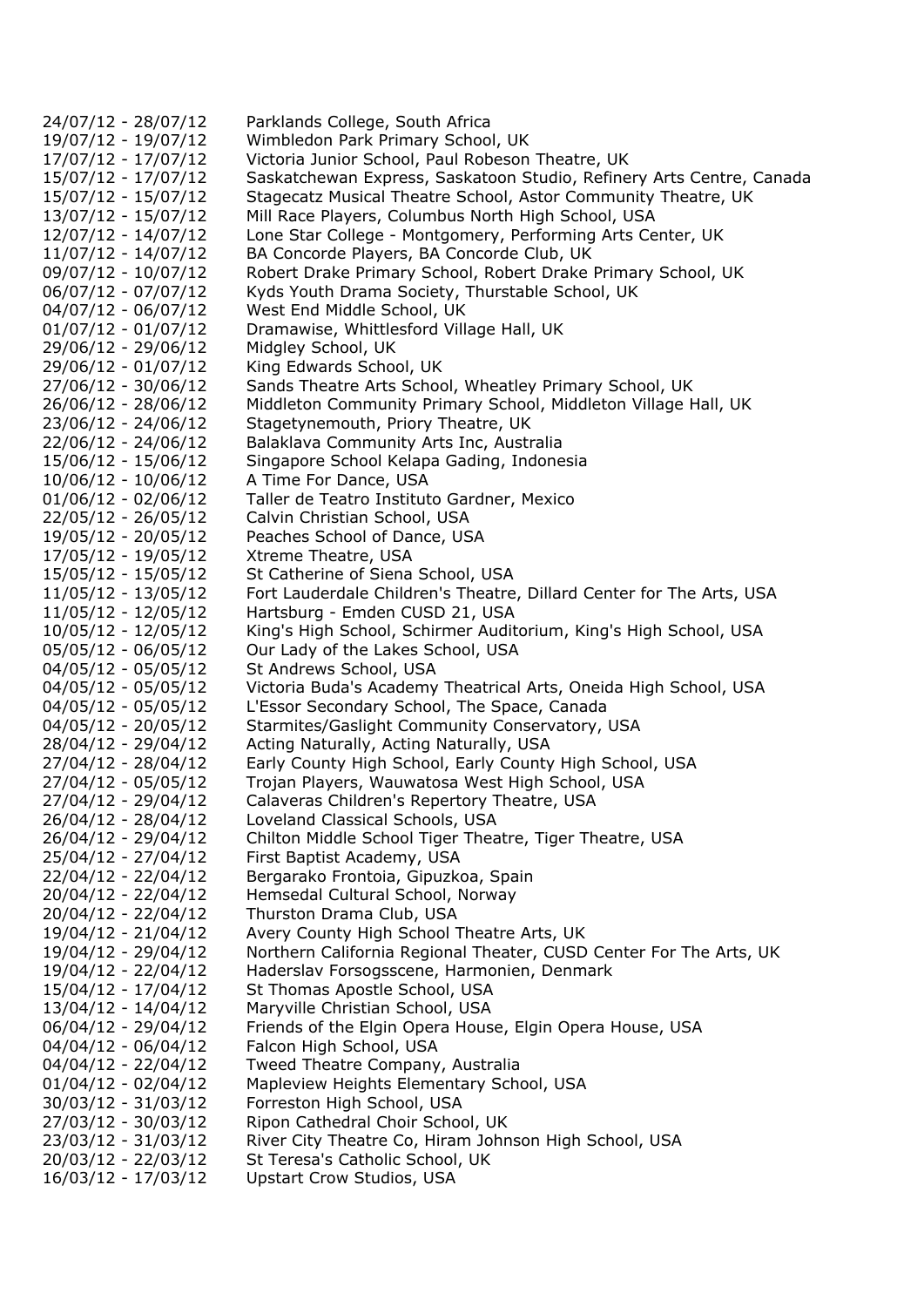| $10/03/12 - 11/03/12$ | Rocky Mountain Theatre for Kids, USA                    |
|-----------------------|---------------------------------------------------------|
| 08/03/12 - 12/03/12   | Bermuda High School, Bermuda                            |
| $02/03/12 - 11/03/12$ | Dallas Theater, USA                                     |
| 24/02/12 - 26/02/12   | Hoover High School, USA                                 |
| 23/02/12 - 26/02/12   | Bedford High School, USA                                |
| $16/02/12 - 19/02/12$ | Monroe High School, USA                                 |
| 15/02/12 - 18/02/12   | Shawbury Village Players, Shawbury Village Hall, UK     |
| 14/02/12 - 18/02/12   | St Giles Church Youth Group, St Giles Church Hall, UK   |
| $08/02/12 - 09/02/12$ | Portland College, Portland College School Hall, UK      |
| $07/02/12 - 10/02/12$ | St Edwards CE School, UK                                |
| $02/02/12 - 03/02/12$ | Woodrow Wilson Middle School, USA                       |
| 27/01/12 - 12/02/12   | Twinsburg Community Theater, USA                        |
| 27/01/12 - 04/02/12   | Brygga Musikkteater, Halden, Norway                     |
| $26/01/12 - 29/01/12$ | Broadway Starz FPTA, USA                                |
| $13/01/12 - 15/01/12$ | Centennial Secondary School, Bellville, Canada          |
| $13/01/12 - 21/01/12$ | St Catherine of Siena School, Ft. Thomas, USA           |
| $06/01/12 - 07/01/12$ | Bommel Musical Theatre School, Royal Grammar School, UK |

| $16/12/11 - 17/12/11$ | The Main Stage, The Main Stage, UK                           |
|-----------------------|--------------------------------------------------------------|
| 15/12/11 - 15/01/12   | Urban Media, Sofia, Bulgaria                                 |
| 13/12/11 - 15/12/11   | Welshpool High School, Theatr Clera, UK                      |
| $10/12/11 - 11/12/11$ | Chingford Foundation School, UK                              |
| $08/12/11 - 08/12/11$ | Sevilla School, Sevilla School, Indonesia                    |
| $08/12/11 - 10/12/11$ | Bert church high School, Alberta, Canada                     |
| $08/12/11 - 10/12/11$ | Hadleigh Amateur Dramatic Society, Hadleigh, UK              |
| $07/12/11 - 09/12/11$ | The Hurst Community College, UK                              |
| $06/12/11 - 08/12/11$ | Loreto Grammar School, UK                                    |
| $03/12/11 - 10/12/11$ | Teddington Theatre Club, UK                                  |
| $02/12/11 - 03/12/11$ | TASC Niagara, Crystal Ridge Community Center, Canada         |
| $01/12/11 - 03/12/11$ | Stagehands Dramatic Society, UK                              |
| $30/11/11 - 02/12/11$ | Colaiste Phobal, Ireland                                     |
| $28/11/11 - 01/12/11$ | Fundacion Clara Varela de Fuentes, Mexico                    |
| $25/11/11 - 18/12/11$ | Tacoma Musical Playhouse, USA                                |
| $18/11/11 - 20/11/11$ | Assumption Youth Ministry, O'Fallon, USA                     |
| $11/11/11 - 19/11/11$ | Central Coast Council, Devenport, UK                         |
| $11/11/11 - 13/11/11$ | Audience of One Youth Theatre, Littleton, USA                |
| $10/11/11 - 12/11/11$ | Mankato West High School, Mankato, USA                       |
| $03/11/11 - 06/11/11$ | University School of Jackson, USA                            |
| $01/11/11 - 05/11/11$ | One - Off Productions, Hull, UK                              |
| 27/10/11 - 29/10/11   | Holy Rosary Academy, USA                                     |
| 19/10/11 - 21/10/11   | Caulfield Grammar School, Victoria, Australia                |
| 08/09/11 - 10/09/11   | Mount Eliza Secondary College, Victoria, Australia           |
| 27/08/11 - 27/08/11   | De Bonte Beestenboel, Wortel, UK                             |
| 26/08/11 - 03/09/11   | William Carey Christian School, New South Wales, Australia   |
| 25/08/11 - 27/08/11   | Mater Christie College, Mater Christie College, Australia    |
| 24/08/11 - 27/08/11   | Willeton Senior High School, Willeton Senior high School, UK |
| 19/08/11 - 20/08/11   | Lorien Novalis School, Lorien Novalis School, UK             |
| 15/08/11 - 20/08/11   | Titus Productions, 7700 South Main St, USA                   |
| 12/08/11 - 21/08/11   | Camden Civic Theater, UK                                     |
| 12/08/11 - 13/08/11   | Tranby College, Western Australia, Australia                 |
| 11/08/11 - 13/08/11   | North Devon All Starz, Barnstaple, UK                        |
| 10/08/11 - 14/08/11   | Looking Glass Productions, Tasmania, Australia               |
| $06/08/11 - 14/08/11$ | Hills Youth Theatre, Blackwood, Australia                    |
| 31/07/11 - 31/07/11   | Sticks and Stones Productions, St Peter's Parish Hall, UK    |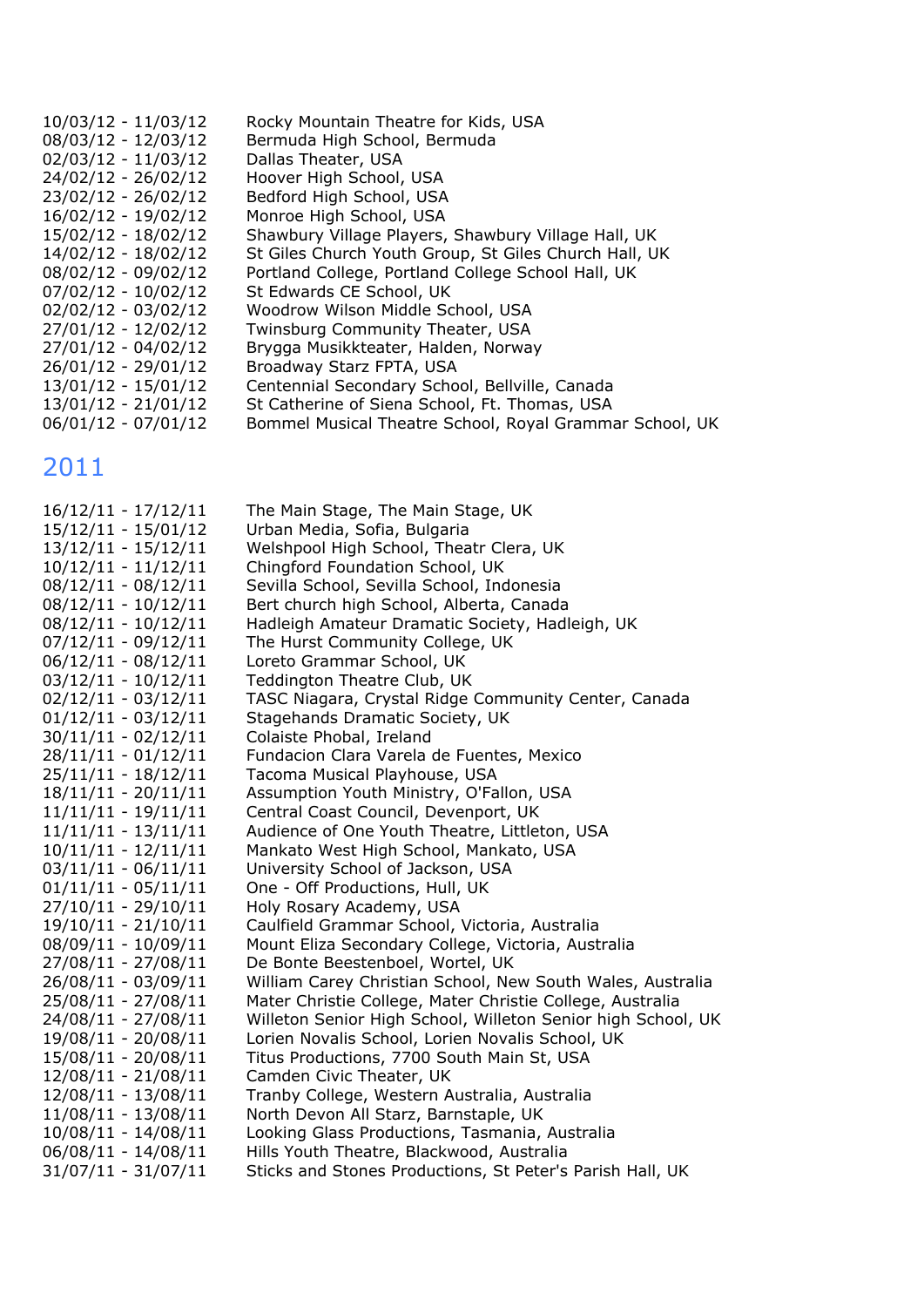26/07/11 - 30/07/11 Tring Festival Company, Tring, UK 19/07/11 - 19/07/11 Parkfield School, Parkfield School, UK 19/07/11 - 21/07/11 Sherborne St John C. E Primary School, Basingstoke, UK 14/07/11 - 14/07/11 Sprowston Junior School, Sprowston Junior School, UK 14/07/11 - 24/07/11 Black Hills State University, Spearfish, USA 13/07/11 - 15/07/11 St Mary's C of E Primary School, Pulborough, UK 13/07/11 - 14/07/11 Edward Wilson Primary School, London, UK 13/07/11 - 14/07/11 Gisleham Middle School, Lowestoft, UK 11/07/11 - 11/07/11 Warren Road Primary School, Orpington, UK 11/07/11 - 21/07/11 St Francis C of E School, Falmouth, UK 09/07/11 - 10/07/11 Rockhampton Girls Grammar School, Queensland, Australia 08/07/11 - 09/07/11 Langley Youth Theatre, Dudley, UK 07/07/11 - 11/07/11 Knavesmire Primary School, York, UK 07/07/11 - 07/07/11 St Peter's Brafferton CE VA Primary School, UK 06/07/11 - 06/07/11 Wimbledon Ursuline Prep School, Wimbledon, UK 05/07/11 - 07/07/11 Our Lady Immaculate Primary School, London, UK 05/07/11 - 07/07/11 South Lee School, Bury St Edmunds, UK 02/07/11 - 02/07/11 Azure Theatre School, Windsor, UK 01/07/11 - 01/07/11 Kingscourt School, Waterlooville, UK 01/07/11 - 01/07/11 Colston Girls School, St Matthew's Church Hall, UK 23/06/11 - 23/06/11 Jakarta International Multicultural School, Jakarta, Indonesia 23/06/11 - 24/06/11 New Hall Preparatory School, Essex, UK 21/06/11 - 24/06/11 Monks Dyke Technology College, Louth, UK 16/06/11 - 18/06/11 Aberdeen Academy of Performing Arts, Aberdeen, UK 03/06/11 - 05/06/11 Acting Academy for Kids, Aliso Viejo, USA 02/06/11 - 03/06/11 Lakeside Union School District, Lakeside, USA 27/05/11 - 28/05/11 Quentin Blake European School, Berlin, Germany 27/05/11 - 01/06/11 Bullfrog Productions, East Grinstead, UK 26/05/11 - 26/05/11 St Mary of the Angels, Victoria, Australia 19/05/11 - 20/05/11 Kingswood Preparatory School, Bath, UK 11/05/11 - 12/05/11 Ambition Community Theatre, Epsom, UK 07/05/11 - 07/05/11 Tahlequah Ballet Company, Tahlequah, USA 06/05/11 - 07/05/11 Huron Valley Children's Theatre, White Lake, USA 06/05/11 - 15/05/11 Phoenix Kids, Rising Stars, Duryea, USA 06/05/11 - 07/05/11 Guardian Angels Regional School, Gibbstown, USA 05/05/11 - 06/05/11 Holy Nativity Episcopal School, Panama City, Panama 04/05/11 - 07/05/11 Youth Theatre Coalition, Owen Sound, Canada 01/05/11 - 02/05/11 Blair Ridge Public School, Ontario, Canada 01/05/11 - 30/06/11 Stagefright Drama Groups, St. Lukes Church Hall Theatre, St Saviour, UK 29/04/11 - 30/04/11 Kidz Take the Stage, Anderson, USA 29/04/11 - 01/05/11 Longview Stageworks, Longview, USA 28/04/11 - 01/05/11 Washington International School, Washington, DC, USA 28/04/11 - 01/05/11 Parkview High School, Lilburn, USA 26/04/11 - 30/04/11 Nelson Youth Theatre, Nelson, UK 14/04/11 - 16/04/11 Highlands Christian Academy, Pompano Beach, USA 14/04/11 - 16/04/11 Benham Academy of Dance, Somerset, UK 14/04/11 - 16/04/11 Pelsall Musical Society, Pelsall, UK 11/04/11 - 14/04/11 Betty Huff Theatre Company, Surrey, BC, USA 08/04/11 - 10/04/11 St Edmond's Academy, Wilmington, USA 07/04/11 - 08/04/11 Eastern Greenbrier Middle School, Roncerverte, USA 06/04/11 - 08/04/11 Miami Palmetto Senior High, Miami, USA 06/04/11 - 16/04/11 Eastdale CVI, Ontario, Canada 05/04/11 - 07/04/11 Margaret Beaufort Performing Arts College, Riseley, UK 02/04/11 - 03/04/11 Stichting Mini Maxi Theater, Kerkstraat, Holland 01/04/11 - 02/04/11 Telscombe Cliffs Primary School, E. Sussex, UK 01/04/11 - 01/04/12 Junges Theater Bonn, Bonn plus other surrounding cities, Germany 01/04/11 - 02/04/11 Burwash Musical Theatre, Burwash, UK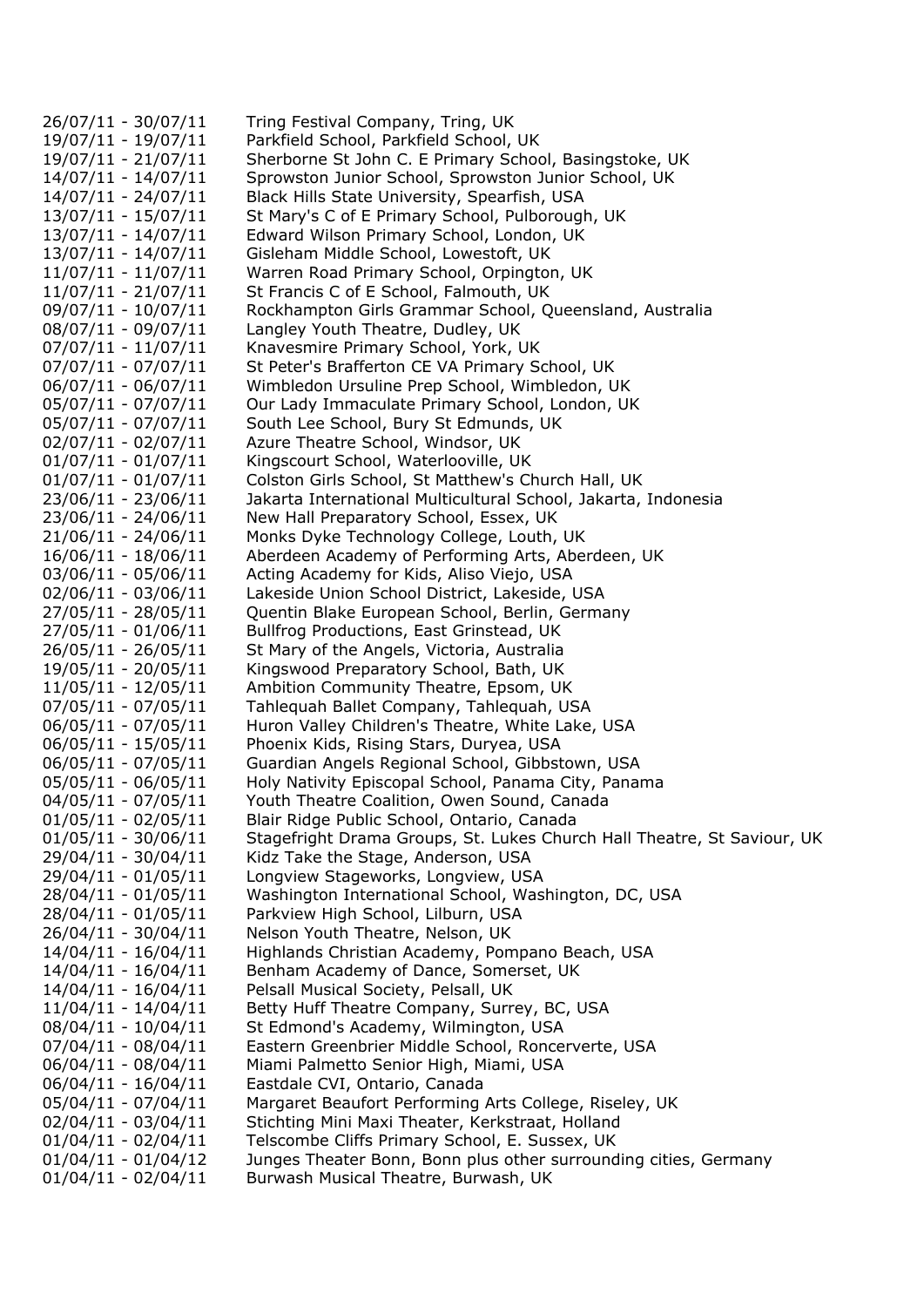| $01/04/11 - 02/04/11$ | Arkholme C. of E. Primary School, Carnforth, UK              |
|-----------------------|--------------------------------------------------------------|
| $01/04/11 - 03/04/11$ | Moreton Hall School, Oswestry, UK                            |
| $01/04/11 - 01/04/11$ | The Read School, Selby, UK                                   |
| 31/03/11 - 01/04/11   | Y Pant Comprehensive School, Pontypridd, UK                  |
| 31/03/11 - 02/04/11   | Pritzker Elementary School, Chicago, USA                     |
| $31/03/11 - 02/04/11$ | Abdabs Youth Theatre, Witney, UK                             |
| 30/03/11 - 02/04/11   | St Joseph's Catholic College, Bradford, UK                   |
| 29/03/11 - 30/03/11   | Dulwich Prep School, Cranbrook, UK                           |
| 29/03/11 - 02/04/11   | Glenmoor Musical Theatre, Fremont, USA                       |
| 26/03/11 - 01/04/11   | ABUT, Kongsberg, Norway                                      |
| 24/03/11 - 25/03/11   | The Presentation School, Sonoma, USA                         |
| 24/03/11 - 02/04/11   | City Centre Musical Productions Inc., Ontario, Canada        |
| 22/03/11 - 23/03/11   | Eagle House, Bracknell, UK                                   |
| 21/03/11 - 23/03/11   | Tockington Manor School, Bristol, UK                         |
| 19/03/11 - 20/03/11   | Spotlight Dance & Drama, Basingstoke, UK                     |
| 17/03/11 - 19/03/11   | Abingdon Preparatory School, Abingdon, UK                    |
| 17/03/11 - 26/03/11   | Arroyo Vista Children's Theater, Rancho Santa Margarita, USA |
| 13/03/11 - 14/03/11   | Theatretrain, Newport, UK                                    |
| 12/03/11 - 14/03/11   | Setting the Stage, Arlington Heights, USA                    |
| 11/03/11 - 12/03/11   | Westminster Parents Club, Annandale, USA                     |
| 11/03/11 - 13/03/11   | Bradenton Christian School, Bradenton, USA                   |
| 10/03/11 - 12/03/11   | Great Valley Middle School, Malvern, UK                      |
| $01/03/11 - 03/03/11$ | St Joseph's Catholic Church, West Yorkshire, UK              |
| 25/02/11 - 13/03/11   | Kenai Cenral High School, Alaska, USA                        |
| 24/02/11 - 26/02/11   | South Elgin High School, South Elgin, UK                     |
| 24/02/11 - 27/02/11   | Christian Youth Theater, Chicago Inc, Glen Ellyn, USA        |
| 17/02/11 - 18/02/11   | Furman Middle School, Sumter, USA                            |
| 16/02/11 - 18/02/11   | William Farr C.E Comprehensive School, Welton, UK            |
| 09/02/11 - 11/02/11   | The Thomas Cowley High School, Donnington, UK                |
| $01/02/11 - 02/02/11$ | Dayspring Academy Elementary School, New Port Richey, USA    |
| 28/01/11 - 29/01/11   | DeArmon Creative Arts School, Tampa, USA                     |

| $10/12/10 - 18/12/10$ | Miami Children's Theater, Coral Gables, USA                   |
|-----------------------|---------------------------------------------------------------|
| $10/12/10 - 10/12/10$ | The Pointer School, Blackheath, UK                            |
| $10/12/10 - 10/12/10$ | Arnage School, Aberdeenshire, UK                              |
| $09/12/10 - 09/12/10$ | Braishfield Primary School, Romsey, UK                        |
| $09/12/10 - 12/12/10$ | Stord Kulturskule, Stord, Norway                              |
| $09/12/10 - 18/12/10$ | Merlin Theatre Company, Frome, UK                             |
| $03/12/10 - 19/12/10$ | Laurel Mill Playhouse, Laurel, USA                            |
| $01/12/10 - 03/12/10$ | Scappoose High School, Scappoose, USA                         |
| $01/12/10 - 03/12/10$ | Hedingham School & Sixth Form College, Sible Hedingham, UK    |
| $01/12/10 - 12/12/10$ | Guide Bridge Theatre, Manchester, UK                          |
| $26/11/10 - 27/11/10$ | St Francis College, Letchworth, UK                            |
| $25/11/10 - 27/11/10$ | International School Bangkok, Thailand, Nonthaburi, Thailand  |
| $24/11/10 - 27/11/10$ | The Mount School, London, UK                                  |
| $22/11/10 - 24/11/10$ | Medbury School, Christchurch, New Zealand                     |
| $18/11/10 - 20/11/10$ | New Canaan High School, New Canaan, USA                       |
| $11/11/10 - 14/11/10$ | Van Buren High School Theatre, Van Buren, USA                 |
| $09/11/10 - 11/11/10$ | The Blue Coat School, Oldham, UK                              |
| $05/11/10 - 09/11/10$ | Feilding High School, Feilding, UK                            |
| $05/11/10 - 11/11/10$ | Canyon View Junior High School, Utah, USA                     |
| $02/11/10 - 04/11/10$ | Wellington School, Kilmarnock, UK                             |
| 28/10/10 - 29/10/10   | St Francis Junior Players, Village Hall Thorpe Willoughby, UK |
| $28/10/10 - 21/11/10$ | Smithfield Little Theatre, Smithfield, UK                     |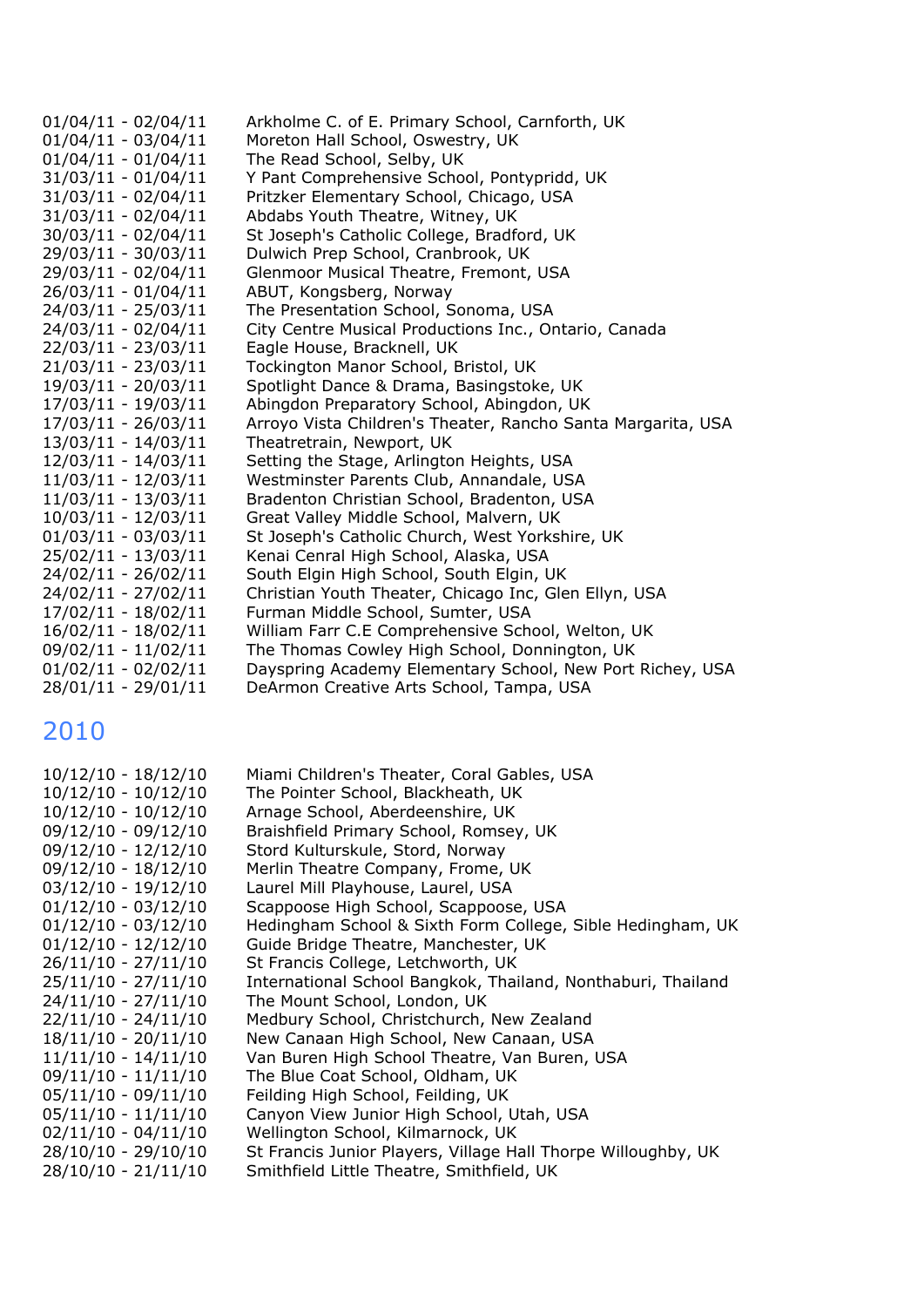27/10/10 - 30/10/10 Young Eastbourne O&DS, Devonshire Park Theatre, Eastbourne, UK 23/10/10 - 23/10/10 EJD Drama, Bridgewater, UK 20/10/10 - 21/10/10 St Mary's School, Putaruru, New Zealand 15/09/10 - 17/09/10 Waihi School, Temuka, New Zealand 03/09/10 - 30/10/10 Kultureken, Eksjo, Sweden 28/08/10 - 28/08/10 Lightsdown Productions, Hereford, UK 13/08/10 - 21/08/10 Kalundborg Amatorteater, Gryden, UK 30/07/10 - 08/08/10 Community Players of SW Wisconsin, Richland Center, USA 23/07/10 - 24/07/10 Tyne Theatre Stage School, Newcastle, UK 22/07/10 - 23/07/10 Red Brick Theatre, Alberta, Canada 20/07/10 - 20/07/10 Margaret Roper Catholic Primary School, Carshalton, UK 20/07/10 - 24/07/10 Act 1, Helston, UK 19/07/10 - 19/07/10 James Elliman Primary School, Slough, UK 15/07/10 - 17/07/10 Castlegate Theatre School, Aberdeen, UK 14/07/10 - 15/07/10 Elvetham Heath Primary School, Fleet, UK 14/07/10 - 15/07/10 Boldmere Junior School, Sutton Coldfield, UK 13/07/10 - 13/07/10 Swinderby All Saints Primary School, Lincoln, UK 09/07/10 - 10/07/10 Metropolis Performing Arts Centre, Illinois, USA 07/07/10 - 08/07/10 Oakwood School, Chichester, UK 07/07/10 - 07/07/10 Daneshill School, Hook, UK 07/07/10 - 07/07/10 Cranmore School, West Horsley, UK 06/07/10 - 07/07/10 Haslemere Preparatory School, Frensham, UK 03/07/10 - 04/07/10 New Youth Theatre, Nottingham, UK 01/07/10 - 01/07/10 Ossett High School, Ossett, UK 01/07/10 - 31/07/10 Southdale Junior School, Ossett, UK 30/06/10 - 01/07/10 Yarrells Preparatory School, Poole, UK 29/06/10 - 09/07/10 Ohlook Performing Arts Center, Grapevine, USA 24/06/10 - 24/06/10 Hartlepool Sixth Form College, Hartlepool, UK 21/06/10 - 23/06/10 Samuel Marsden College, Wellington, New Zealand 18/06/10 - 18/06/10 St Christopher's School, Letchworth, UK 17/06/10 - 26/06/10 Three Lakes Theater Company, Three Lakes, USA 09/06/10 - 11/06/10 Newton Abbot & Dist Musical Comedy Soc, Newton Abbot, UK 04/06/10 - 04/06/10 Edgemont Montessori School, Montclair, USA 28/05/10 - 05/06/10 New Buffalo Drama Club, New Buffalo, USA 26/05/10 - 28/05/10 Casterton School, Kirkby Lonsdale, UK 24/05/10 - 25/05/10 Cohen Hillel Academy, Massachusetts, USA 15/05/10 - 16/05/10 St Andrew's School, Kenmore, UK 14/05/10 - 14/05/10 St John's Episcopal Church, Portsmouth, NH, USA 06/05/10 - 07/05/10 Rotherglen Elementary School, Ontario, Canada 05/05/10 - 06/05/10 Dubai British School, Dubai, Dubai 01/05/10 - 02/05/10 Colegio Puerto Aventuras, Puerto Aventuras, Mexico 01/05/10 - 02/05/10 James M. Hill Memorial High School, New Brunswick, Canada 28/04/10 - 29/04/10 Strood Academy, Rochester, UK 22/04/10 - 23/04/10 Clayton Hall Business & Language College, Newcastle, UK 17/04/10 - 18/04/10 Maury Middle School, Dandridge, UK 08/04/10 - 17/04/10 Ratz, Angles Theatre, Wisbech, UK 30/03/10 - 01/04/10 Sandfields Comprehensive School, Port Talbot, UK 24/03/10 - 26/03/10 Edensor Theatre Co., Longton Town Hall, UK 23/03/10 - 24/03/10 Sevenoaks Prep School, Sevenoaks, UK 19/03/10 - 21/03/10 Catskill High School, Catskill, USA 19/03/10 - 20/03/10 Mark Youth Theatre, Burnham - On - Sea, UK 18/03/10 - 19/03/10 Thorpe Hall School, Southend - On - Sea, UK 12/03/10 - 14/03/10 Nelson County High School, Lovingston, USA 10/03/10 - 12/03/10 Pudsey Grangefield School, Pudsey, UK 10/03/10 - 13/03/10 Canon Slade School, Bolton, UK 08/03/10 - 10/03/10 New Youth Theatre, Stamford, UK 17/02/10 - 20/02/10 Tread the Boards Youth Musical Theatre, Dundee, UK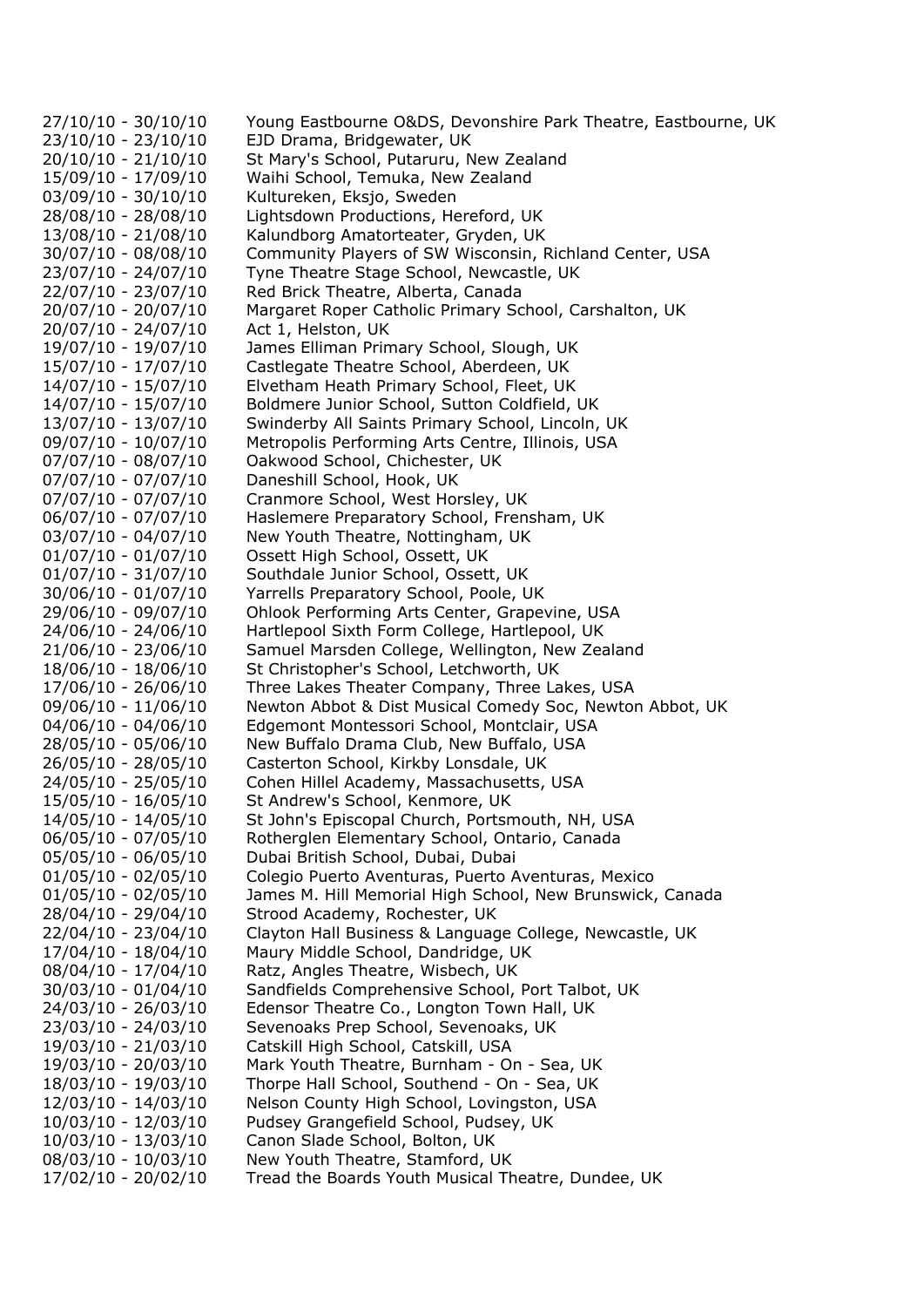| 16/02/10 - 21/02/10   | Cuddington Youth Theatre, Aylesbury, UK                            |
|-----------------------|--------------------------------------------------------------------|
| 12/02/10 - 13/02/10   | Horizons K - 8 School, Boulder, USA                                |
| 10/02/10 - 12/02/10   | Sir Robert Woodward Academy, Lancing, UK                           |
| 28/01/10 - 30/01/10   | Claygate Dramatic Society, Claygate, UK                            |
| 22/01/10 - 25/01/10   | Lakeshore Academy of Fine Arts, Ontario, Canada                    |
| $16/01/10 - 16/01/10$ | Feast & Co Performing Arts, Village Hall, Detling & Falconwood, UK |

19/12/09 - 19/12/09 Feast & Co Performing Arts, Village Hall, Detling & Falconwood, UK 08/12/09 - 12/12/09 St Bede's School, E. Sussex, UK 04/12/09 - 05/12/09 Michelle Moss School of Dance and Perf, Stoke - on - Trent, UK 26/11/09 - 28/11/09 Chaldon ADS, Chaldon Village Hall, Chaldon, UK 26/11/09 - 04/12/09 New Youth Theatre, Newark, UK 26/11/09 - 12/12/09 Vanderhoof Children's Theater, British Columbia, UK 14/11/09 - 14/11/09 Assumption Catholic Primary School, Mandurah, Australia 13/11/09 - 14/11/09 John Curtin College of the Arts, Fremantle, Australia 27/10/09 - 31/10/09 Must See Musicals, Crewe, UK 15/10/09 - 18/10/09 BLOC Music Theatre, Ballarat, Victoria, Australia 24/09/09 - 26/09/09 Colstars Youth, Aberdare, UK 16/09/09 - 20/09/09 Oscars College of Performing Arts, Huddersfield, UK 12/09/09 - 19/09/09 Phoenix Theatre Company, Harlow, UK 27/08/09 - 29/08/09 Mornington Secondary College, Mornington, Australia 12/08/09 - 13/08/09 Ivanhoe Grammar School, Plenty, Victoria, Australia 26/07/09 - 26/07/09 Phoenix Performing Arts, Arden Theatre, Faversham, UK 16/07/09 - 18/07/09 Priory Players, Ossett, UK 15/07/09 - 17/07/09 Castaway Theatre Company, Yeovil, UK 04/07/09 - 04/07/09 Fantasy Feet Dance Academy, Aberdare, UK 01/07/09 - 02/07/09 Lincoln Minster Preparatory School, Lincoln, UK 01/07/09 - 31/07/09 Fantasy Feet Dance Company, Aberdare, UK 01/07/09 - 02/07/09 Lincoln Minister Preparatory School, Lincoln, UK 01/07/09 - 03/07/09 Hurlstone Agricultural High School, Hurlstone, UK 25/06/09 - 27/06/09 Sedbergh Junior School, Sedbergh, UK 24/06/09 - 26/06/09 Headington School, Headington, Oxford, UK 23/06/09 - 25/06/09 Cherry Hinton Community Junior School, Cambridge, UK 20/06/09 - 11/07/09 Beenleigh Theatre Group, Beenleigh, Australia 10/05/09 - 10/05/09 Sprojtehus Teatret, Nykobing Falster, Denmark 07/05/09 - 20/07/09 Ava High School, Ava, USA 22/04/09 - 24/04/09 Bjerget Efterskole, Frostrup, Denmark 17/04/09 - 26/04/09 Hole Komunne, Roeyse, Norway 09/04/09 - 18/04/09 Karen Clarke Theatre Company, Wokingham, UK 09/04/09 - 18/04/09 The Karen Clarke Theatre Company, Surrey, UK 01/04/09 - 01/01/70 Federica Academy, Georgia, UK 01/04/09 - 01/01/70 Frederoca Academy, Saint Simons Island, USA 01/04/09 - 09/04/09 Oyster Pond Academy, Nova Scotia, Canada 24/03/09 - 25/03/09 New Youth Theatre, Dearne Playhouse, Rotherham, UK 24/03/09 - 01/04/09 New Youth Theatre, Doncaster, Rotherham, UK 22/03/09 - 24/03/09 San Angelo Broadway Academy Youth, San Angelo, USA 19/03/09 - 21/03/09 Christian Heritage School, Trumbull, UK 14/03/09 - 14/03/09 Tynedale Academy of Performing Arts, Hexham, UK 12/03/09 - 13/03/09 Abingtons Friends School, Jenkintown, USA 11/03/09 - 13/03/09 The Ridgefield Academy, Ridgefield, USA 06/03/09 - 14/03/09 Twin Oaks Drama Club, Leesburg, USA 03/03/09 - 08/03/09 AC Limelight Youth Theatre, Amarillo, USA 28/02/09 - 08/03/09 Theatre Unlimited, Frankfurt, Germany 28/02/09 - 08/03/09 English Theatre Frankfurt, Frankfurt, Germany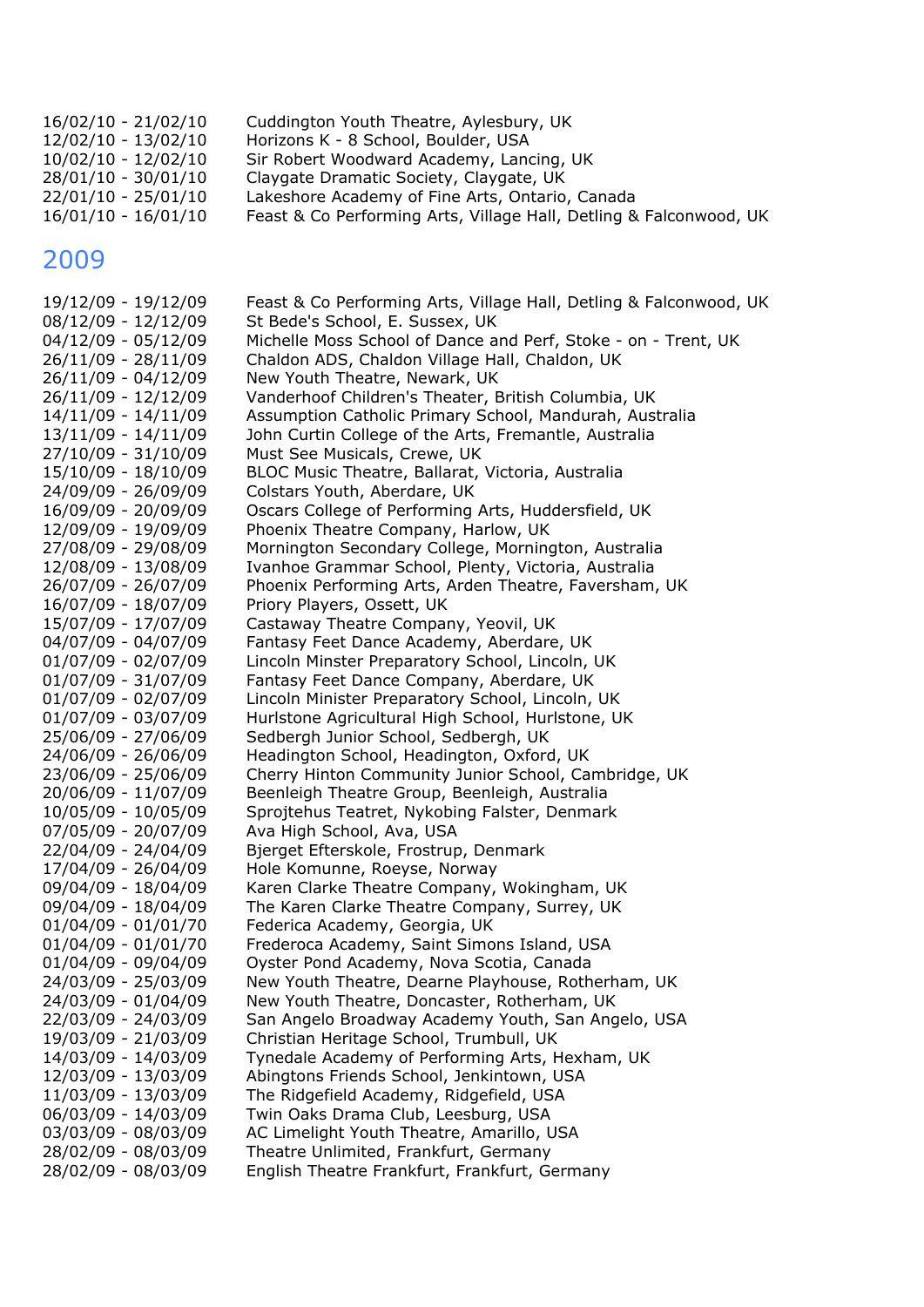| Spring - Form Area School District, Royersford, UK |
|----------------------------------------------------|
| Somer Starmakers, Midsumer Norton, UK              |
| Saxilby Drama Circle, Lincoln, UK                  |
| Mr Flaherty's Private Theatricals, Basingstoke, UK |
| Phoenix Theatre School, Harlow, UK                 |
| The Oak Hill School, Nashville, USA                |
|                                                    |

| 17/12/08 - 20/12/08   | Lochgelly Youth Theatre, Loughgelly Theatre, UK                              |
|-----------------------|------------------------------------------------------------------------------|
| 29/11/08 - 30/11/08   | IDEA Espectaculos, Mexico, Mexico                                            |
| 25/11/08 - 28/11/08   | Olchfa School, Swansea, UK                                                   |
| 24/11/08 - 27/11/04   | Wyvern Community School, Weston - Super - Mare, UK                           |
| $21/11/08 - 22/11/08$ | St Mary's Catholic School, Tauranga, New Zealand                             |
| $20/11/08 - 21/11/08$ | St Peter's Collegiate School for Girls, Stonyfell, UK                        |
| $14/11/08 - 21/11/08$ | Marlborough Children's and Youth Theatre, Blenheim, UK                       |
| 24/10/08 - 25/10/08   | Initial Stages Theatre Co, Mooroopna, Australia                              |
| 26/09/08 - 27/09/08   | Croston Drama Group, Bishop Rawstone Language College, UK                    |
| 14/09/08 - 14/09/08   | Oscar's Theatre Company, Halifax Playhouse, UK                               |
| $01/08/08 - 16/08/08$ | Queen Dorothea Theatre, Stenderup, Denmark                                   |
| 17/07/08 - 19/07/08   | Shooting Stars Youth Theatre Company, Town Hall, UK                          |
| 15/07/08 - 16/07/08   | Kingsfield Primary School, Chatteris, UK                                     |
| 08/07/08 - 09/07/08   | Staines Prep School, Halliford School, UK                                    |
| 08/07/08 - 10/07/08   | Westlands School, Sittingbourne, UK                                          |
| 20/06/08 - 28/06/08   | GSODA Junior Players, Geelong, Australia                                     |
| 19/06/08 - 21/06/08   | Estelle School of Dance, Wyvern Theatre, UK                                  |
| 11/06/08 - 14/06/08   | Horbury Pageant Players, Horbury School, UK                                  |
| $01/06/08 - 01/01/70$ | Initial Stages Theatre Company, Shepparton, UK                               |
| $01/06/08 - 01/06/08$ | Beddow Academy, Canterbury, Kent, UK                                         |
| 21/05/08 - 22/05/08   | College Du Leman, Versoix, Switzerland                                       |
| 08/05/08 - 08/05/08   | The Falcons School for Girls, Questor's Theatre, UK                          |
| 01/05/08 - 03/05/08   | Berkhamsted Youth Theatre, Court Theatre at Pendley, UK                      |
| 11/04/08 - 12/04/08   | St Albert The Great School, Huntingon Valley, USA                            |
| 10/04/08 - 13/04/08   | St Bernadette School, Milwaukee, USA                                         |
| 03/04/08 - 05/04/08   | St. Joseph's Drama Group, St. Joseph's Church, USA                           |
| 14/03/08 - 15/03/08   | Eagle's Landing High School, Henry Country Performing Arts Center, USA       |
| 11/03/08 - 20/03/08   | New Youth Theatre, Drill Hall, Lincoln and Palace Theatre, UK                |
| 05/03/08 - 09/03/08   | Greenfield Hebrew Academy, Atlanta, USA                                      |
| 04/03/08 - 05/03/08   | St Peters Collegiate School for Girls, Stonyfell, South Australia, Australia |
| $01/03/08 - 03/03/08$ | Thistle Theatre Company, Greenock Arts Guild, UK                             |
| 28/02/08 - 28/02/08   | Stover School, Newton Abbot, UK                                              |
| 22/02/08 - 23/02/08   | The Master's Academy of Fine Arts, Social Circle Theatre, USA                |
| 20/02/08 - 22/02/08   | The City of Lincoln Community College, Lincoln, UK                           |
| 16/02/08 - 16/02/08   | Peppercorns Performing Arts, Priory Centre, UK                               |
| 14/02/08 - 16/02/08   | Trinity Lutheran Christian School, California, USA                           |
| 06/02/08 - 08/02/08   | Finham Park School, Butts Theatre - City College, UK                         |
| 03/02/08 - 05/02/08   | Performing Arts, Winchester, The Vault, UK                                   |
|                       |                                                                              |

| 14/11/07 - 14/11/07   | Dusmagrik Young People's Theatre Company, Pavilion Theatre, UK             |
|-----------------------|----------------------------------------------------------------------------|
| $09/11/07 - 10/11/07$ | Bishop Sutton Youth Theatre, Bishop Sutton Village Hall, Bishop Sutton, UK |
| $01/10/07 - 30/11/07$ | Ragamuffin's Drama Group, Aberdeen, UK                                     |
| $01/08/07 - 31/08/07$ | Pure Rhythm School of Performing Arts, Dame Bradbury's School, UK          |
| 27/07/07 - 27/07/07   | Wycoff Reformed Church, St Petersburg, USA                                 |
| 11/07/07 - 13/07/07   | Buttershaw Primary School, Buttershaw Congregational Church, UK            |